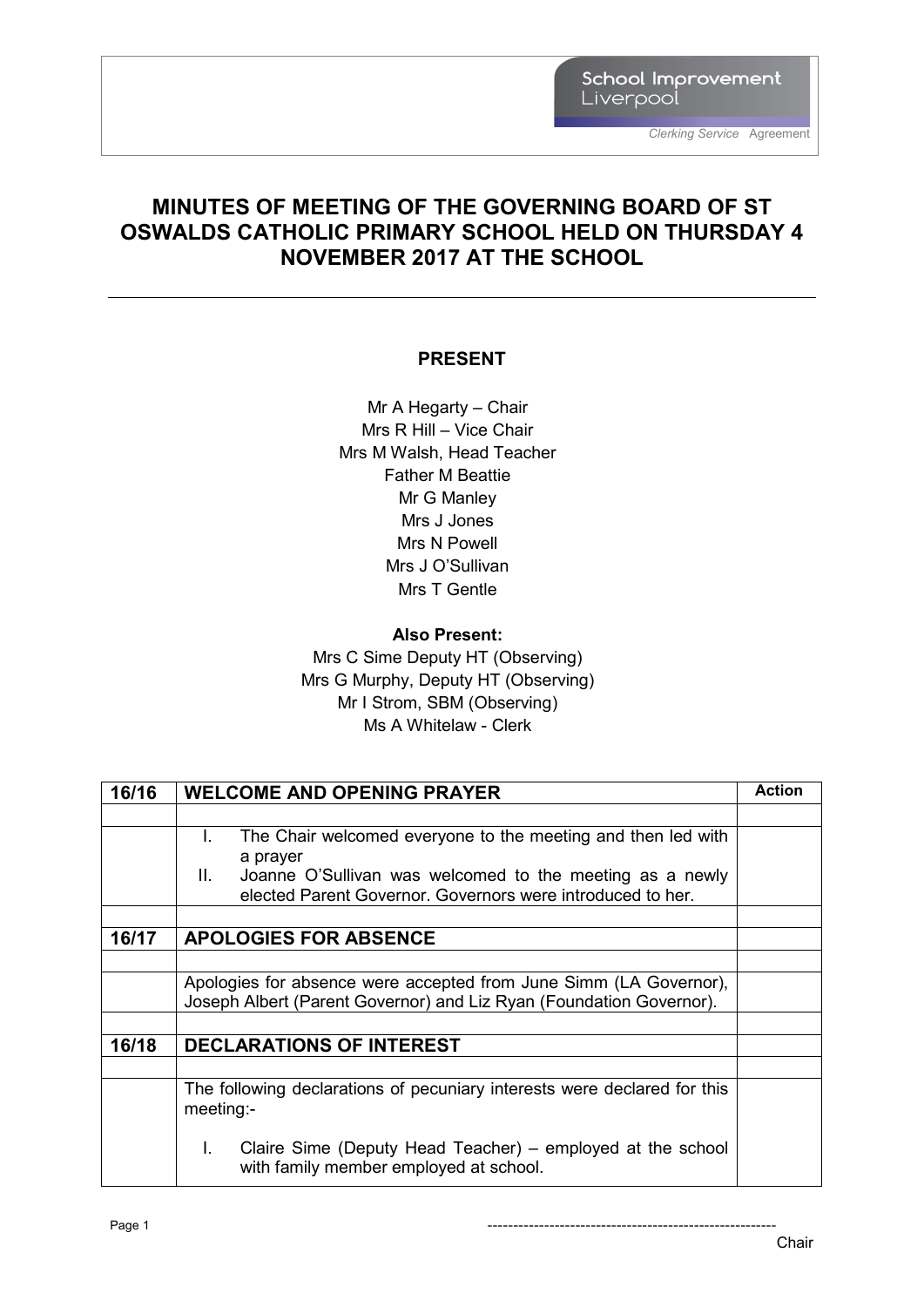# School Improvement<br>Liverpool

|       | Ш.        | Gill Murphy (Deputy Head Teacher – employed at the school.                                                                                                                                                                                                                                                                                                                       | <b>Action</b> |
|-------|-----------|----------------------------------------------------------------------------------------------------------------------------------------------------------------------------------------------------------------------------------------------------------------------------------------------------------------------------------------------------------------------------------|---------------|
|       | Ш.<br>IV. | Tracy Gentle (Teacher) employed at the school.<br>Mary Walsh- employed at school with family member employed                                                                                                                                                                                                                                                                     |               |
|       |           | at school.                                                                                                                                                                                                                                                                                                                                                                       |               |
|       | V.        | Tony Hegarty (Chair) - employed by Liverpool archdiocesan                                                                                                                                                                                                                                                                                                                        |               |
|       |           | Schools Commission.                                                                                                                                                                                                                                                                                                                                                              |               |
| 16/19 |           | MINUTES OF THE PREVIOUS MEETING HELD ON 12 JULY                                                                                                                                                                                                                                                                                                                                  |               |
|       | 2016      |                                                                                                                                                                                                                                                                                                                                                                                  |               |
|       |           |                                                                                                                                                                                                                                                                                                                                                                                  |               |
|       | Board.    | The minutes of the previous meeting held on 12 July 2016 had been<br>circulated prior to the meeting for consideration by the Governing                                                                                                                                                                                                                                          |               |
|       | L.        | Accuracy                                                                                                                                                                                                                                                                                                                                                                         |               |
|       |           | The minutes of the previous meeting were agreed as a true<br>record subject to the following amendments:-                                                                                                                                                                                                                                                                        |               |
|       |           | a) Page 3 Minute 16/05 (ii) Letter from NUT                                                                                                                                                                                                                                                                                                                                      |               |
|       |           | To read: He confirmed that he had held a drop in to<br>meet with individual staff who wanted to comment and<br>comments had been universally positive not He<br>confirmed that he had met with individuals involved and<br>stressed that comments had been positive.                                                                                                             |               |
|       |           | b) Page 4 Minute 17/06 (viii) Support Staff Structure                                                                                                                                                                                                                                                                                                                            |               |
|       |           | To read: The Head Teacher confirmed that she was<br>working with one member of staff who had said she was<br>working under protest not The Head Teacher confirmed<br>that there were no issues, all staff were happy with<br>hours.                                                                                                                                              |               |
|       | Ш.        | <b>Matters Arising</b>                                                                                                                                                                                                                                                                                                                                                           |               |
|       |           | a) Page 3 Minute 16/05 (i) (c) Evaluation of Staff Roles                                                                                                                                                                                                                                                                                                                         |               |
|       |           | It was noted that Pay Protection for Teachers was for<br>three years and two years for Support Staff. However, it<br>was only protection in part for those on equalised pay<br>and some staff would experience a significant drop in<br>pay. It was agreed that members of the Staffing<br>Committee would meet with a representative from SEAT<br>(HRS) to discuss way forward. |               |
|       |           | b) Page 7 Minute 16/14 Academisation                                                                                                                                                                                                                                                                                                                                             |               |
|       |           | The<br>Chair<br>reported that the White<br>Paper<br>on<br>academisation had folded and the proposal withdrawn.                                                                                                                                                                                                                                                                   |               |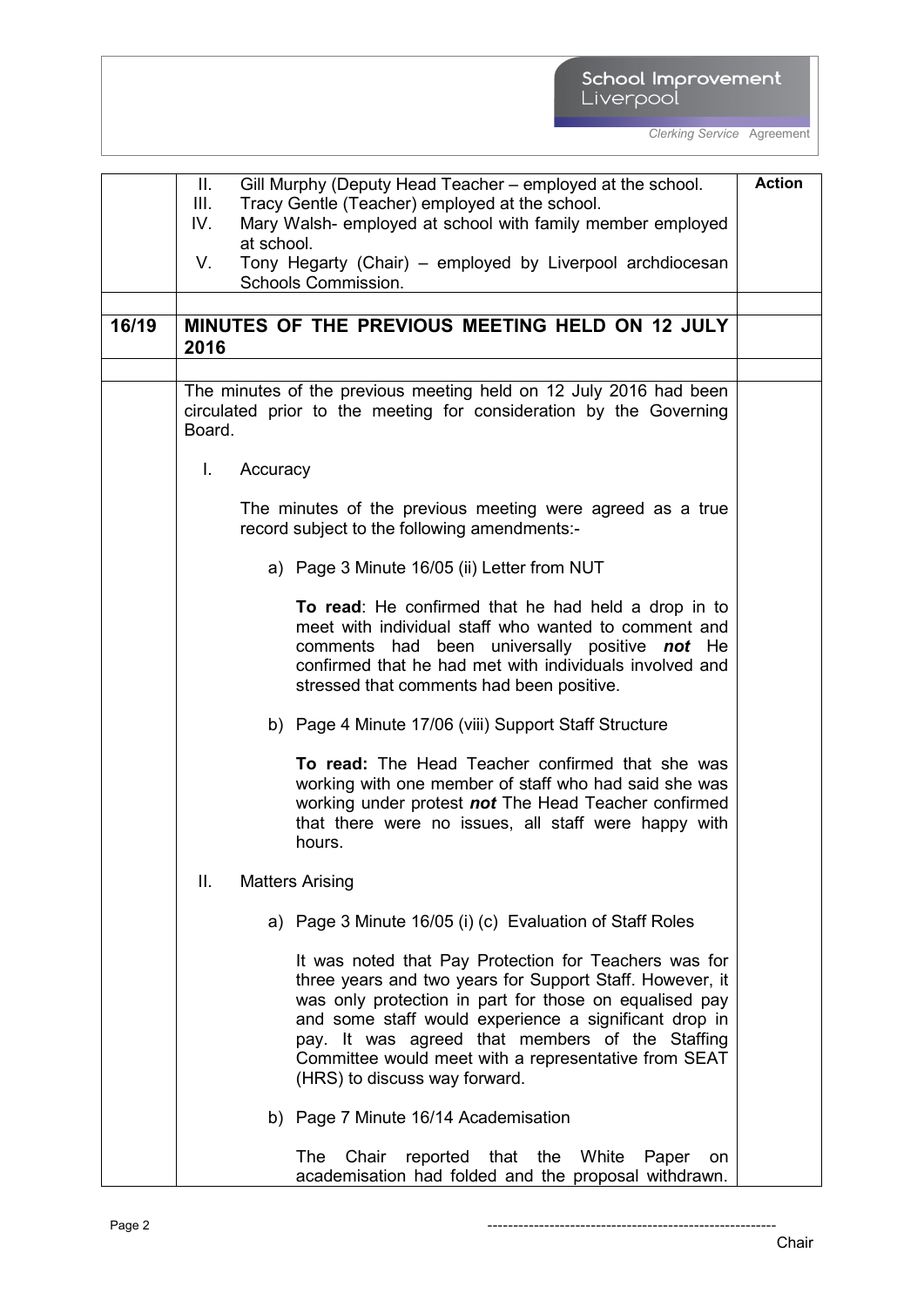# School Improvement<br>Liverpool

|       |    | He indicated that school must await further guidance                                                                                                                                                                                                                                                                                                                                                                                                                                                                                                                                                                                                                                                                                                                                                                                                                                                                                                                                                                                                                                                                                                                                                                                                                                                                                                                                                                                                                                                                                                                                                                                                                                                                                                                                                                                                                                                                                                                                   | <b>Action</b> |
|-------|----|----------------------------------------------------------------------------------------------------------------------------------------------------------------------------------------------------------------------------------------------------------------------------------------------------------------------------------------------------------------------------------------------------------------------------------------------------------------------------------------------------------------------------------------------------------------------------------------------------------------------------------------------------------------------------------------------------------------------------------------------------------------------------------------------------------------------------------------------------------------------------------------------------------------------------------------------------------------------------------------------------------------------------------------------------------------------------------------------------------------------------------------------------------------------------------------------------------------------------------------------------------------------------------------------------------------------------------------------------------------------------------------------------------------------------------------------------------------------------------------------------------------------------------------------------------------------------------------------------------------------------------------------------------------------------------------------------------------------------------------------------------------------------------------------------------------------------------------------------------------------------------------------------------------------------------------------------------------------------------------|---------------|
|       |    | from the Archdiocese. It was noted that the Archdiocese                                                                                                                                                                                                                                                                                                                                                                                                                                                                                                                                                                                                                                                                                                                                                                                                                                                                                                                                                                                                                                                                                                                                                                                                                                                                                                                                                                                                                                                                                                                                                                                                                                                                                                                                                                                                                                                                                                                                |               |
|       |    | still did not support the academisation of schools.                                                                                                                                                                                                                                                                                                                                                                                                                                                                                                                                                                                                                                                                                                                                                                                                                                                                                                                                                                                                                                                                                                                                                                                                                                                                                                                                                                                                                                                                                                                                                                                                                                                                                                                                                                                                                                                                                                                                    |               |
|       |    |                                                                                                                                                                                                                                                                                                                                                                                                                                                                                                                                                                                                                                                                                                                                                                                                                                                                                                                                                                                                                                                                                                                                                                                                                                                                                                                                                                                                                                                                                                                                                                                                                                                                                                                                                                                                                                                                                                                                                                                        |               |
| 16/20 |    | <b>COMMITTEE REPORTS</b>                                                                                                                                                                                                                                                                                                                                                                                                                                                                                                                                                                                                                                                                                                                                                                                                                                                                                                                                                                                                                                                                                                                                                                                                                                                                                                                                                                                                                                                                                                                                                                                                                                                                                                                                                                                                                                                                                                                                                               |               |
|       |    |                                                                                                                                                                                                                                                                                                                                                                                                                                                                                                                                                                                                                                                                                                                                                                                                                                                                                                                                                                                                                                                                                                                                                                                                                                                                                                                                                                                                                                                                                                                                                                                                                                                                                                                                                                                                                                                                                                                                                                                        |               |
|       |    |                                                                                                                                                                                                                                                                                                                                                                                                                                                                                                                                                                                                                                                                                                                                                                                                                                                                                                                                                                                                                                                                                                                                                                                                                                                                                                                                                                                                                                                                                                                                                                                                                                                                                                                                                                                                                                                                                                                                                                                        |               |
|       | I. | Resources Committee - 6 October 2016<br>Tony Hegarty (Committee Chair) provided feedback from the<br>Resources Committee meeting held on 6 October 2016. Arising<br>from the minutes:-<br>a) The Chair had met with representatives from the NUT to<br>discuss the results of the staff questionnaire. It was<br>noted that the Chair would produce a response to the<br>questionnaire and provide feedback to staff. The<br>balances from the previous schools bank accounts<br>totalled £629,070. It was agreed that not all the balances<br>should be capitalised and so £60,000 was retained to<br>spend on school priorities. It was noted that there would<br>be a meeting with representatives from Arcadias formally<br>known as E C Harris (next week) to scope out work to be<br>done.<br>b) The Premises Action Plan had been presented by the<br>School Business Manager. This included major work on<br>the roof of the junior department and a new boiler for the<br>Infants department.<br>It was noted that Mrs Townsend would be moving on to a<br>C)<br>new post as SENCO. The Governing Board recorded<br>their thanks for her hard work and dedication during her<br>time at this school.<br>d) The Chair reminded Governors of the need to question<br>gaps working history on CV's/applications for post. This<br>was in line with safeguarding guidelines.<br>e) Performance management reviews would be completed<br>next week. Recommendations would be presented to the<br>Pay Review Committee thereafter.<br>The upgrade to the ICT server had been completed over<br>f)<br>the half term holiday.<br>The issues relating to catering were on-going.<br>g)<br>h) It was noted that Governors were to be photographed for<br>pen portraits to be posted on the school website. The<br>Chair reminded Governors that certain information<br>(pecuniary interests, attendance at meetings) was<br>required (by OfSTED) to be posted on the school<br>website. | TН            |
|       |    | Tony Hegarty was thanked for his feedback.                                                                                                                                                                                                                                                                                                                                                                                                                                                                                                                                                                                                                                                                                                                                                                                                                                                                                                                                                                                                                                                                                                                                                                                                                                                                                                                                                                                                                                                                                                                                                                                                                                                                                                                                                                                                                                                                                                                                             |               |
|       |    |                                                                                                                                                                                                                                                                                                                                                                                                                                                                                                                                                                                                                                                                                                                                                                                                                                                                                                                                                                                                                                                                                                                                                                                                                                                                                                                                                                                                                                                                                                                                                                                                                                                                                                                                                                                                                                                                                                                                                                                        |               |
|       | Ш. | Standards and Curriculum Committee - 13 October 2016                                                                                                                                                                                                                                                                                                                                                                                                                                                                                                                                                                                                                                                                                                                                                                                                                                                                                                                                                                                                                                                                                                                                                                                                                                                                                                                                                                                                                                                                                                                                                                                                                                                                                                                                                                                                                                                                                                                                   |               |
|       |    | Graham Manley (Committee Chair) provided feedback from the<br>Standards and Curriculum Committee meeting held on 13                                                                                                                                                                                                                                                                                                                                                                                                                                                                                                                                                                                                                                                                                                                                                                                                                                                                                                                                                                                                                                                                                                                                                                                                                                                                                                                                                                                                                                                                                                                                                                                                                                                                                                                                                                                                                                                                    |               |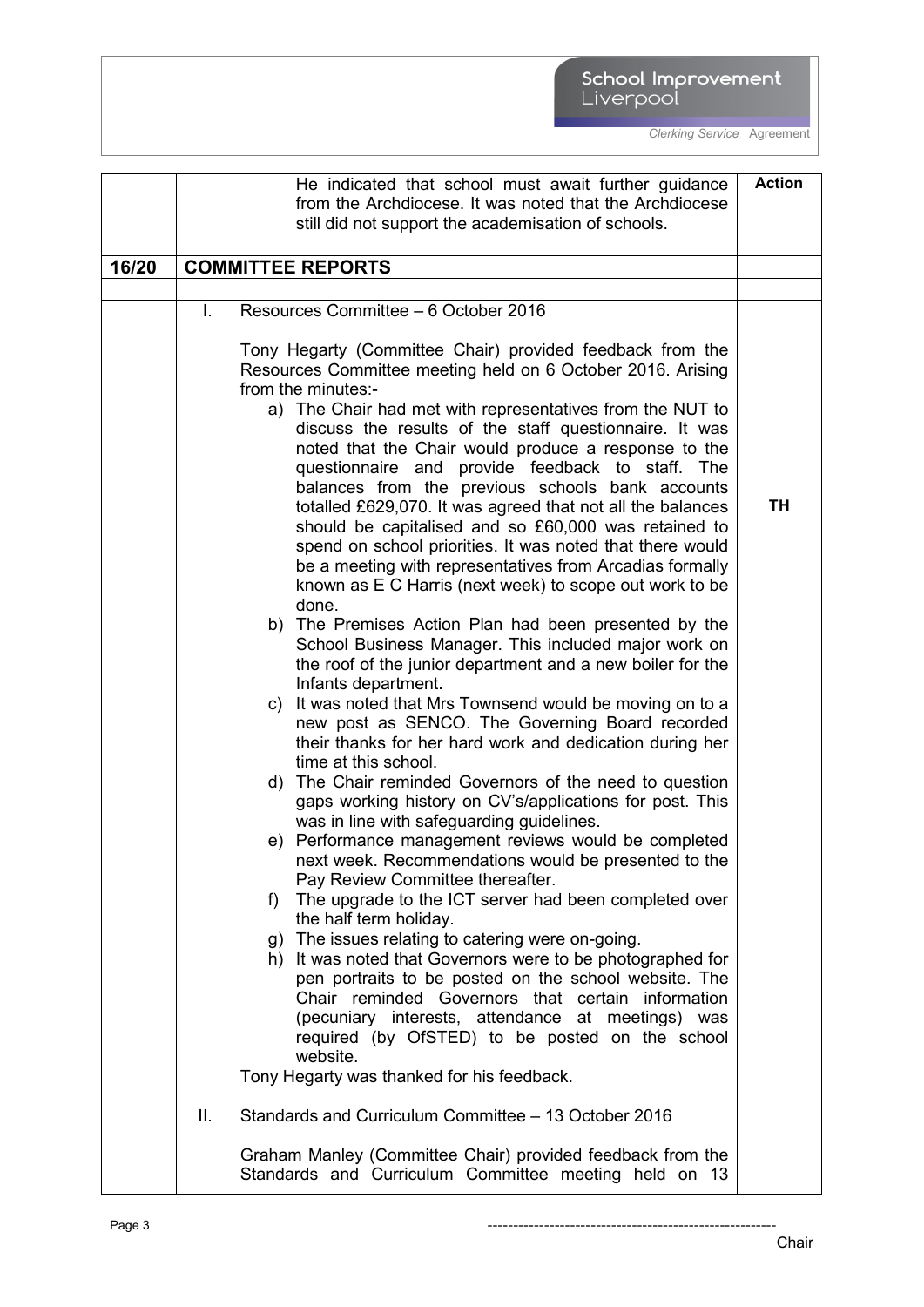|      | October 2016. Arising from the minutes:-                                                                | <b>Action</b> |
|------|---------------------------------------------------------------------------------------------------------|---------------|
|      | a) Mrs McBrien had presented a verbal report on Maths                                                   |               |
|      | b) Mrs Gentle had presented a verbal report on Early Years                                              |               |
|      | and parental involvement. Governors were invited to visit                                               |               |
|      | the Nursery and view the provision.                                                                     |               |
|      | c) The SDP had been presented and thoroughly reviewed.                                                  |               |
|      | d) It was noted that the school would no longer be going to                                             |               |
|      | Ullswater for residential trips as this was no longer                                                   |               |
|      | financially viable. Instead trips would be undertaken to                                                |               |
|      | Kingswood (Colomendy). It was also noted that this                                                      |               |
|      | would provide the same activities that Ullswater had                                                    |               |
|      | done.                                                                                                   |               |
|      |                                                                                                         |               |
|      | Graham Manley was thanked for his feedback.                                                             |               |
| III. | Pastoral, RE and Safeguarding Committee – 18 October 2016                                               |               |
|      | Father Mark (Committee Chair) provided feedback from the                                                |               |
|      | Pastoral, RE and Safeguarding Committee meeting held on 18                                              |               |
|      | October 2016. Arising from the minutes:-                                                                |               |
|      | a) The SENCO had provided an update on SEND matters.                                                    |               |
|      | Governor challenge: A Governor asked how interviews                                                     |               |
|      | for the SENCO position had gone.                                                                        |               |
|      | Response: The Head Teacher explained that the skills                                                    |               |
|      | sets of applicants had been very high. They had been<br>given a task to complete and then questions for |               |
|      | interview. She confirmed that Jacqueline Jones had                                                      |               |
|      | been appointed to the post. She had been a Teacher for                                                  |               |
|      | over 20 years and a SENCO for two years.                                                                |               |
|      | b) The termly safeguarding report was also presented to                                                 |               |
|      | the committee. The committee had discussed the role of                                                  |               |
|      | the School Family Support Service. It was noted that this                                               |               |
|      | was currently a free resource. However for 2017/2018                                                    |               |
|      | this would become a traded service costing £29,000 per                                                  |               |
|      | consortia.                                                                                              |               |
|      | The committee were of the opinion that Operation<br>C)                                                  |               |
|      | Encompass had fallen away, for although the school did                                                  |               |
|      | receive reports they came from different sources now.                                                   |               |
|      | d) The RE report had been presented to the committee. It                                                |               |
|      | was noted that Y6 children had spent a day on retreat.                                                  |               |
|      | Feedback from them had been positive. The focus for                                                     |               |
|      | this term was Judaism.                                                                                  |               |
|      | e) The Attendance report had been presented to the                                                      |               |
|      | committee. The Attendance Policy was currently under                                                    |               |
|      | review. There were currently 64 children classed as PA.                                                 |               |
|      | The committee had reviewed and agreed the following<br>f)<br>policies:-                                 |               |
|      | <b>Child Protection Policy</b><br>$\bullet$                                                             |               |
|      | It was noted that anyone can make a referral to                                                         |               |
|      | Social Services (not only the school). However, it                                                      |               |
|      | was felt that if it was done by schools it would                                                        |               |
|      |                                                                                                         |               |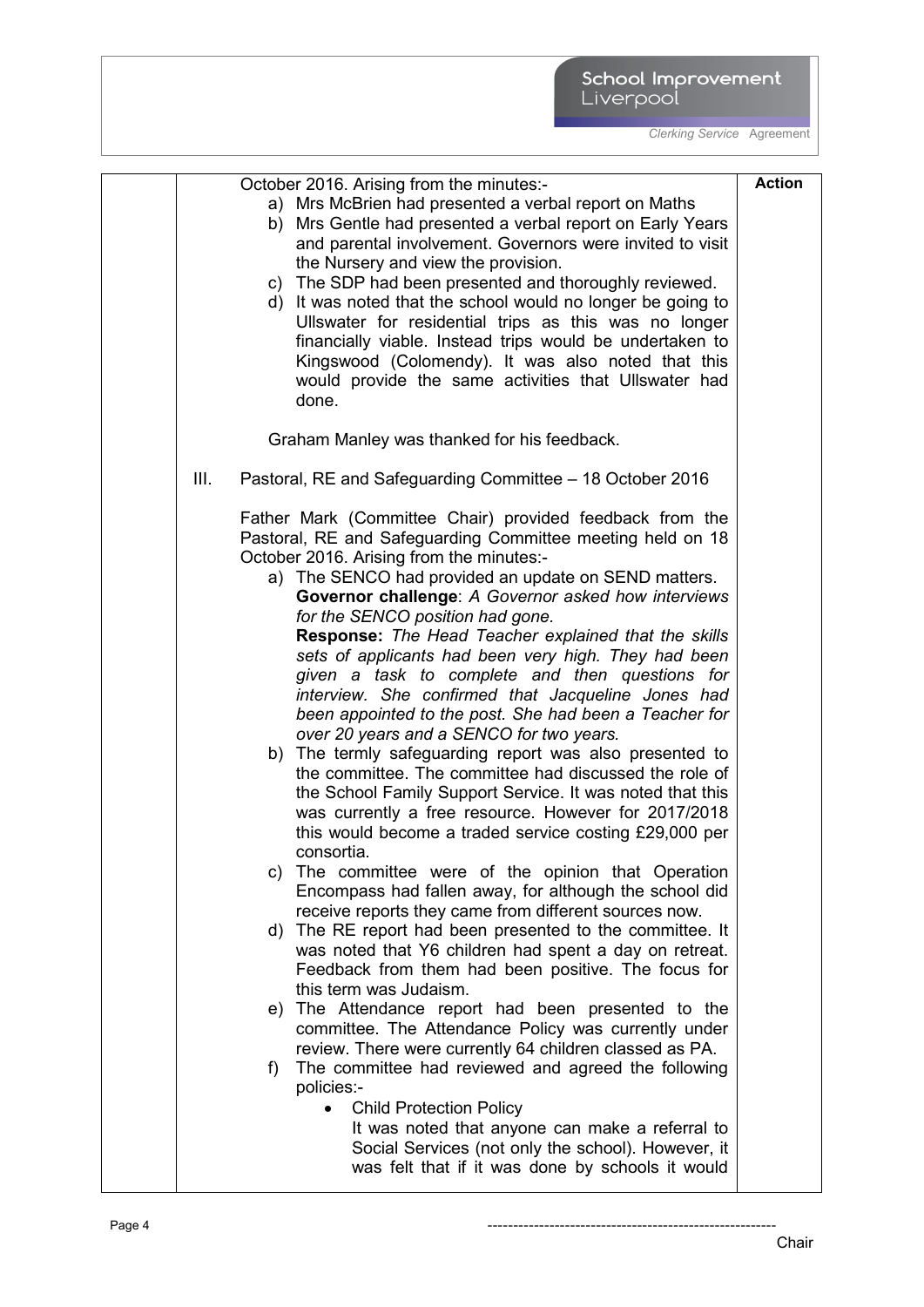|       | have a bigger impact.                                                      | <b>Action</b> |
|-------|----------------------------------------------------------------------------|---------------|
|       | Looked After Children Policy<br>٠                                          |               |
|       | <b>RSE Policy</b><br>$\bullet$                                             |               |
|       | <b>Collective Worship Policy</b><br>$\bullet$                              |               |
|       | <b>HSA Policy</b>                                                          |               |
|       | The Head Teacher provided the background to a                              |               |
|       | request from a parent for her child (in Reception)                         |               |
|       | to wear a Hijab for school. It was noted that the                          |               |
|       | Head Teacher had sought further advice and                                 |               |
|       | requested that the parent put this in writing.                             |               |
|       | However, as yet this had not happened.                                     |               |
|       | Governor challenge: A Governor asked how many non-                         |               |
|       | Christian children attended this school.                                   |               |
|       | <b>Response:</b> The Head Teacher explained that there were                |               |
|       | 40-50 non-Catholic children and less than 20 non-                          |               |
|       | Christian children on roll.                                                |               |
|       | Governor challenge: A Governor asked whether the                           |               |
|       | school had received any dietary requests based upon                        |               |
|       | religious grounds.                                                         |               |
|       | Response: The Head Teacher confirmed this to be so                         | HT            |
|       | with Halal food provided by the catering service.                          |               |
|       | The Chair felt that this had implications for the                          |               |
|       | admissions criteria. He asked for a breakdown of                           |               |
|       | denominations to be presented to the next meeting of the                   |               |
|       | Resources Committee. This was agreed.                                      |               |
|       |                                                                            |               |
|       | It was noted that all policies had been posted on the                      |               |
|       | school website. Father Mark thanked all those involved                     |               |
|       | for their hard work in developing the policies.                            |               |
|       |                                                                            |               |
| 16/21 | <b>HEAD TEACHER'S REPORT</b>                                               |               |
|       |                                                                            |               |
|       | The Head Teacher reported on the organisation and activities within the    |               |
|       | school since the last full business meeting of the Governing Board. Her    |               |
|       | report had been circulated prior to the meeting. Arising from the report:- |               |
|       |                                                                            |               |
|       | There were currently 610 children on roll.<br>L.                           |               |
|       | Nursery numbers were low. However, three children had started<br>Ш.        |               |
|       | last week and two were due to start next week. It was noted that           |               |
|       | a further 40 children would start in spring 2017 which would               |               |
|       | bring numbers back up again.                                               |               |
|       | Governor challenge: A Governor asked whether low numbers                   |               |
|       | had been experienced just for this year.                                   |               |
|       | Response: The Head Teacher confirmed this to be the case.                  |               |
|       | She explained that the offer of two year old provision within the          |               |
|       | area was also having an impact on figures.                                 |               |
|       | Mobility figures were noted.<br>III.                                       |               |
|       | IV.<br>The Governing Board reviewed the breakdown of children in           |               |
|       | year groups, including SEN, EAL, and Pupil Premium etc. The                |               |
|       | Head Teacher explained the proposed changes to Educational                 |               |
|       | Psychology Services (charging etc) in terms of support for                 |               |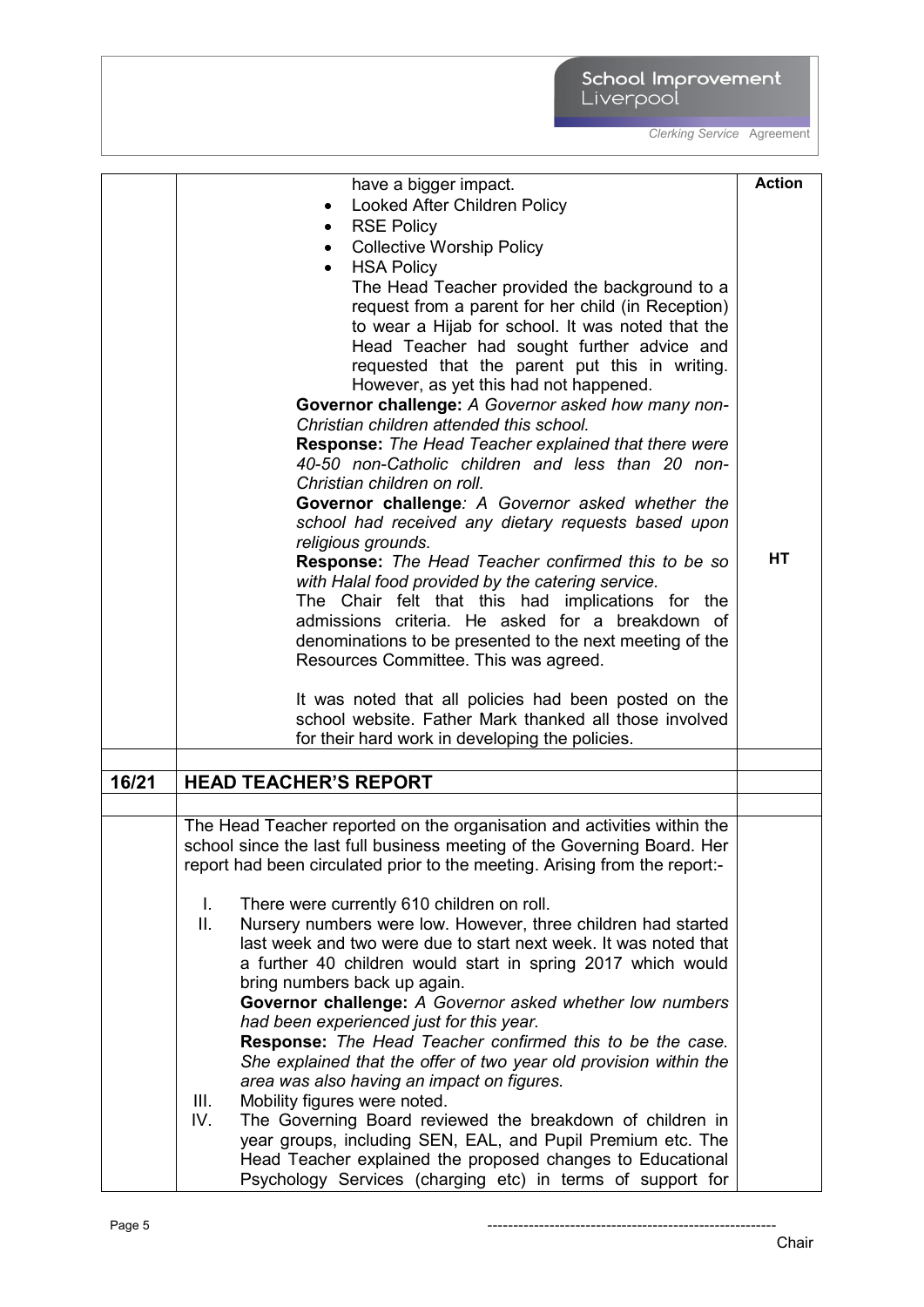|           | School Improvement |
|-----------|--------------------|
| Liverpool |                    |

|     | Liverpool schools. Governors discussed the impact of the<br>proposed changes. It was noted that this school had not had a<br>visit from and Educational Psychologist since June 2016 and<br>were not due one until December 2016. It was also noted that<br>the school may look to secure this service from beyond LCC in<br>the future. | <b>Action</b> |
|-----|------------------------------------------------------------------------------------------------------------------------------------------------------------------------------------------------------------------------------------------------------------------------------------------------------------------------------------------|---------------|
| V.  | Pupil Premium entitlement figures were reviewed by the<br>Governing Board. It was noted that Clare Sime (Deputy Head<br>Teacher) led on ensuring that Pupil Premium fund offered those<br>children the same opportunities as those of their peers.<br>Governor challenge: A Governor asked whether the school                            |               |
|     | had taken steps to ensure that parents were registering and<br>whether there was any more that the school could do to improve<br>this.                                                                                                                                                                                                   |               |
|     | <b>Response: Both Clare Sime and Gill Murphy (Deputy Head</b><br>Teachers) felt that the school was doing as much as possible to<br>encourage parents by sending out letters, offering support to<br>complete applications etc.                                                                                                          |               |
|     | Clare Sime circulated the Pupil Premium report (Jan/Aug 2016)<br>for consideration by the Governing Board. Arising:-<br>a) The grant received was £203,100.                                                                                                                                                                              |               |
|     | b) The main focus for spending was on teaching.<br>c) Increased EWO support had also been purchased to<br>support attendance.                                                                                                                                                                                                            |               |
|     | d) Increased TA support (targeted) had also<br>been<br>purchased.<br>Governor challenge: A Governor asked what the impact of                                                                                                                                                                                                             |               |
|     | the new assessment (without levels) had had on TA's in<br>terms of whether it was being developed properly.                                                                                                                                                                                                                              |               |
|     | Response: The Head Teacher explained that there were on-<br>going reviews of interventions to ensure impact. Mapping<br>meetings on interventions were held to ensure support was<br>targeted where needed.                                                                                                                              |               |
|     | e) The Head Teacher circulated the Impact Statement<br>produced by the Family Support Service Liaison Officers<br>which was considered by the Governing Board. It was                                                                                                                                                                    |               |
|     | noted that this would be posted on the school website.<br>Governor challenge: A Governor asked whether a family or<br>children within that family received the Pupil Premium Grant.<br>Response: The Deputy Head Teacher confirmed that all                                                                                              |               |
|     | school children within the family received it.<br>f) It was noted that the Pupil Premium report would be<br>posted on the school website.                                                                                                                                                                                                |               |
|     | g) It was noted that Clare Sime was working on the report<br>for this year.<br>h) It was further noted that the school was involved in the                                                                                                                                                                                               |               |
|     | Marie Curie Toy Appeal which would be publicised<br>through the press.<br>The Chair thanked Clare Sime and staff for their continued hard                                                                                                                                                                                                |               |
| VI. | work.<br>Gill Murphy (Deputy Head Teacher) presented the PE/Sports                                                                                                                                                                                                                                                                       |               |
|     |                                                                                                                                                                                                                                                                                                                                          |               |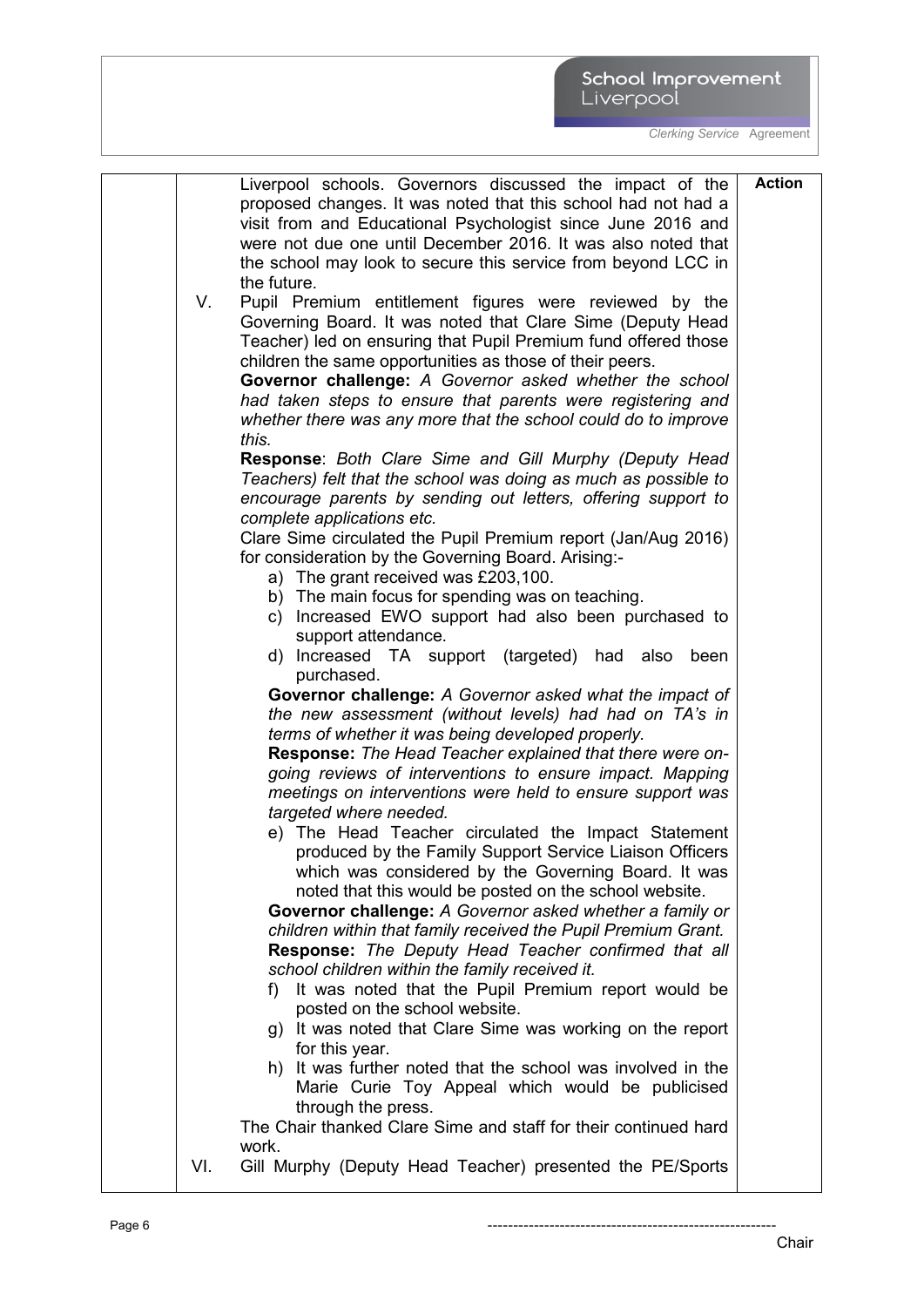| Grant Fund Report (2015/16) for consideration by the Governing           | <b>Action</b> |
|--------------------------------------------------------------------------|---------------|
| Board. Arising from the report:-                                         |               |
| a) It was noted that the report covered two schools (Infants             |               |
| and juniors) for the period in question.                                 |               |
| b) The Infants school had received £8885.00                              |               |
| c) The Juniors school had received £9590.00                              |               |
| d) Most money had been spent on LSSP affiliation and                     |               |
| competitions (£900 bronze KS1 and £9,000 gold KS2).                      |               |
| This gave children greater access to competitions and                    |               |
| increased CPD for staff.                                                 |               |
| e) Additional resources had been purchased for use at play               |               |
| time and lunchtime.                                                      |               |
| Governor challenge: A Governor asked whether a minibus                   |               |
| could be purchased to take children to and from activities as            |               |
| this had been requested by several parents. It was felt that             |               |
| some children were missing out as some events were too far               |               |
| away for some to get to.                                                 |               |
| Response: The Head Teacher explained that the school did                 |               |
| not have funds for a minibus. The Chair suggested that the               |               |
| regulations as to who could drive a minibus had also                     |               |
| changed and this would need further exploration.                         |               |
| Governor challenge: A Governor asked whether the Sports                  |               |
| Grant was protected funding.                                             |               |
| <b>Response:</b> The Chair suggested that when the funding               |               |
| formula for school budgets was being revised (as                         |               |
| propose) and it wasn't yet clear what this funding would be.             |               |
|                                                                          |               |
| The Chair thanked Gill Murphy and staff for their continued hard         |               |
| work.                                                                    |               |
| VII.<br>The staffing structure 2016/17 had been circulated prior to this |               |
| meeting. It was reviewed by the Governing Board. Arising:-               |               |
| a) The new structure would meet the demands of the                       |               |
| school.                                                                  |               |
| b) New staff had settled in well.                                        |               |
| c) Mrs Swift would be going on maternity leave at                        |               |
| Christmas 2016. The Governing Board wished her well.                     |               |
| VIII.<br>The Governing Board reviewed staff attendance from January      |               |
| 2016 to date.                                                            |               |
| The School Improvement Summary Plan which had been<br>IX.                |               |
| circulated prior to the meeting was considered by the Governing          |               |
| Board.                                                                   |               |
| Monitoring of overall lessons had been carried out differently<br>Х.     |               |
| with no grades given. Outcomes achieved were through                     |               |
| triangulation of books, and standards.                                   |               |
| XI.<br>The Governing Board reviewed the safeguarding update              |               |
| outlined within the Head Teacher's report. It was noted that all         |               |
| staff had undertaken updated safeguarding training. It was also          |               |
| noted that Ruth Hill was the Safeguarding Link Governor and              |               |
| Joanne Jones was the SEN Link Governor. It was further noted             |               |
| that Ruth Hill would be reviewing the single central record with         |               |
|                                                                          |               |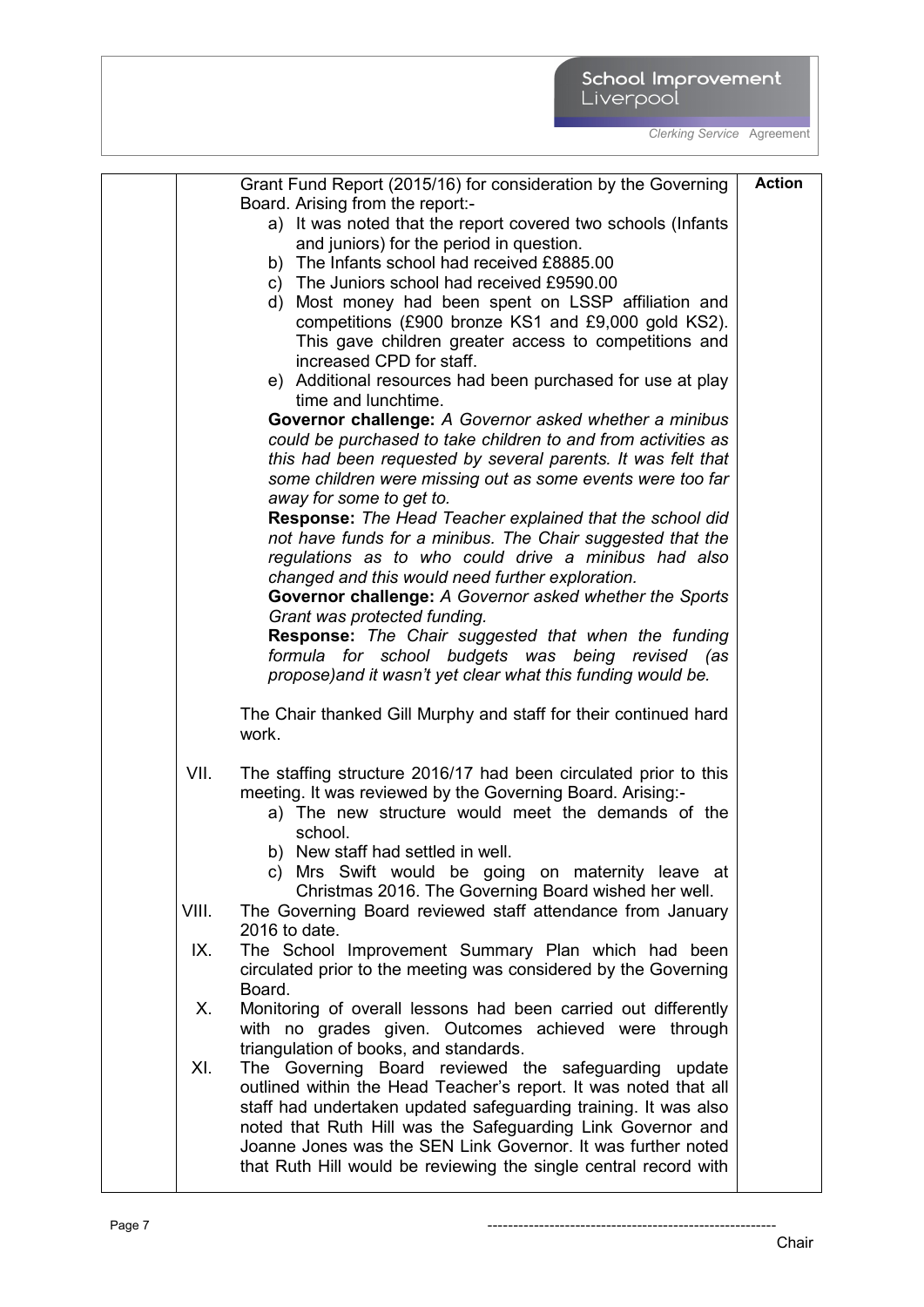|      | the Head Teacher in the near future. The Head Teacher praised                                                           | <b>Action</b> |
|------|-------------------------------------------------------------------------------------------------------------------------|---------------|
|      | Mrs Hyland and Mr Reilly for their support in this area.                                                                |               |
|      | The breakdown of termly safeguarding data was reviewed by                                                               |               |
|      | the Governing Board. Arising:-                                                                                          |               |
|      | a) 29 EHAT's (with school leading on 24)                                                                                |               |
|      | b) One Y6 child was still on roll but not attending (under the                                                          |               |
|      | care of the Children's Services Safeguarding Unit). It                                                                  |               |
|      | was noted that she must be found another school by 10                                                                   |               |
|      | November 2016. Governors discussed the impact on the                                                                    |               |
|      | child missing education for this length of time.                                                                        |               |
|      | Governor challenge: A Governor asked who the Chair<br>of the Safeguarding Committee was, supporting this                |               |
|      | case.                                                                                                                   |               |
|      | Response: The Head Teacher confirmed that it was                                                                        |               |
|      | Debbie Kayani.<br>Governor challenge: A Governor asked who the                                                          |               |
|      | Children's Commissioner was.                                                                                            |               |
|      | <b>Response:</b> The Head Teacher explained that Phil                                                                   |               |
|      | Cooper (SiL Safeguarding Lead) had been involved. He<br>had insisted that the process needed to move it forward.        |               |
| XII. | The Head Teacher advised that RAISEonline had been released                                                             |               |
|      | over the half term holiday but that the Primary School had no                                                           |               |
|      | data. The LA had been able to give school access to separate                                                            |               |
|      | school data that will not be published. She circulated the KS1                                                          |               |
|      | and KS2 Dashboards for review by the Governing Board.                                                                   |               |
|      | Arising:-                                                                                                               |               |
|      | a) KS2 Attainment 2016                                                                                                  |               |
|      | Average scaled score (Reading and Maths) =<br>104.8 (national = $102.7$ )                                               |               |
|      | Expected standard = $54\%$ (national average =                                                                          |               |
|      | 52%)                                                                                                                    |               |
|      | b) KS2 Progress (VA)                                                                                                    |               |
|      | Average scale score = $+2.4$ (significantly above<br>the national average).                                             |               |
|      | Expected standard (Reading, Writing, Maths)                                                                             |               |
|      | c) The Head Teacher explained that the issue for the                                                                    |               |
|      | school was for children to leave this school being above                                                                |               |
|      | the national average.                                                                                                   |               |
|      | Governor challenge: A Governor asked how far behind                                                                     |               |
|      | children were in terms of years.                                                                                        |               |
|      | <b>Response:</b> The Head Teacher explained that expertise was<br>being shared and Teachers moved around to ensure that |               |
|      | they were in the right places, planning and groups had also                                                             |               |
|      | been revised to maximise impact. She added that after one                                                               |               |
|      | year working this way for Phonics; figures had increased                                                                | HT            |
|      | from 45% to 76%. She also added that the Maths Project                                                                  |               |
|      | was already having an impact on KS1.                                                                                    |               |
|      | The Chair explained that SLT had taken steps to improve                                                                 |               |
|      | training for staff so that skills were applied correctly across                                                         |               |
|      | the Key stages. He felt that in spring 2017 the tracking data                                                           |               |
|      | would show an uplift given all these changes. He suggested                                                              |               |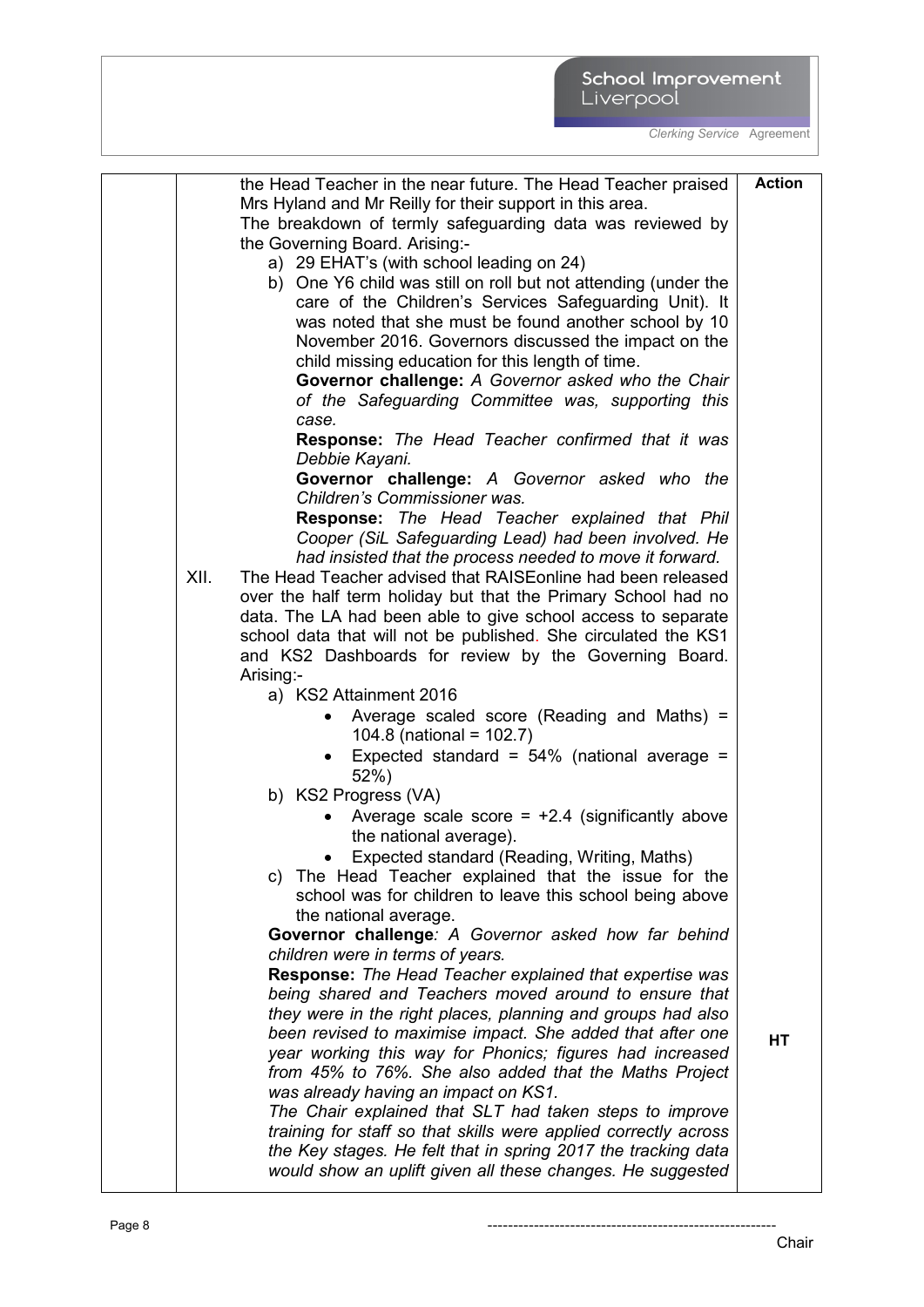|       | that the Standards and Curriculum Committee would look at<br>data before Easter 2017. This was agreed.<br>Governor challenge: A Governor asked whether Y3<br>children would be retested with Y2 children for Phonics.<br>Response: The Head Teacher explained that this practice<br>had been dropped as statutory but that internal retesting<br>does happen. She explained that children would be<br>continuously assessed for improvements. She added that<br>Nursery and Reception were stronger in their assessments.<br>d) KS1 Attainment 2016<br>Expected standard (Reading, Writing, Maths) =<br>51% (national average = $60\%$ )<br>Higher standard (Reading, Writing, Maths) = 1%<br>(significantly below national average = 9%)<br>e) KS1 Progress (VA)<br>Expected standard+ (Reading, Writing, Maths) = -<br>7% (in line with national average)<br>f) It was noted that the school in KS1 was lower performing<br>in all areas apart from KS1 writing achievement.<br>g) It was noted that KS1 EAL groups were higher<br>performing. All other KS1 groups were lower performing.<br>The Head Teacher felt that there were key factors affecting<br>these figures which included the new curriculum (Teachers<br>not responding quickly), amalgamation (low morale with<br>some Teachers), staffing issues in Y2 (Y2 Teachers not<br>really understanding assessments without levels). She also<br>felt that boys had be an issue in that 15 run across all of the<br>vulnerable groups. It was noted that these boys would be<br>targeted across KS2. She also indicated that there would be<br>a focus on KS1 to ensure figures improved year on year.<br>XIII.<br>CPD and school events were noted.<br>XIV.<br>School celebrations were also noted. The Chair felt that the<br>Year of Mercy Service (involving other schools) had been<br>excellent. It was noted that the Chair had recently travelled to<br>Rome and visited St Peter's Basilica. He had a mass said for all<br>staff and children from this school.<br>XV.<br>Ruth Hill (Vice Chair) felt that the Parents/Carers Maths Trail<br>around the playground had gone extremely well.<br>The Chair thanked the Head Teacher and staff for their continued hard | <b>Action</b> |
|-------|--------------------------------------------------------------------------------------------------------------------------------------------------------------------------------------------------------------------------------------------------------------------------------------------------------------------------------------------------------------------------------------------------------------------------------------------------------------------------------------------------------------------------------------------------------------------------------------------------------------------------------------------------------------------------------------------------------------------------------------------------------------------------------------------------------------------------------------------------------------------------------------------------------------------------------------------------------------------------------------------------------------------------------------------------------------------------------------------------------------------------------------------------------------------------------------------------------------------------------------------------------------------------------------------------------------------------------------------------------------------------------------------------------------------------------------------------------------------------------------------------------------------------------------------------------------------------------------------------------------------------------------------------------------------------------------------------------------------------------------------------------------------------------------------------------------------------------------------------------------------------------------------------------------------------------------------------------------------------------------------------------------------------------------------------------------------------------------------------------------------------------------------------------------------------------------------------------------------------------------------|---------------|
|       | work.                                                                                                                                                                                                                                                                                                                                                                                                                                                                                                                                                                                                                                                                                                                                                                                                                                                                                                                                                                                                                                                                                                                                                                                                                                                                                                                                                                                                                                                                                                                                                                                                                                                                                                                                                                                                                                                                                                                                                                                                                                                                                                                                                                                                                                      |               |
| 16/22 | <b>BUILDINGS PROJECT UPDATE</b>                                                                                                                                                                                                                                                                                                                                                                                                                                                                                                                                                                                                                                                                                                                                                                                                                                                                                                                                                                                                                                                                                                                                                                                                                                                                                                                                                                                                                                                                                                                                                                                                                                                                                                                                                                                                                                                                                                                                                                                                                                                                                                                                                                                                            |               |
|       | It was noted that the Chair, Head Teacher and School Business Manger                                                                                                                                                                                                                                                                                                                                                                                                                                                                                                                                                                                                                                                                                                                                                                                                                                                                                                                                                                                                                                                                                                                                                                                                                                                                                                                                                                                                                                                                                                                                                                                                                                                                                                                                                                                                                                                                                                                                                                                                                                                                                                                                                                       |               |
|       | would be meeting representatives from Arcadas to discuss proposed<br>building plans. It was also noted that work would be completed in two<br>phases. Surveyors had visited the school over the half term holiday<br>and would return in the near future to undertake further surveys.                                                                                                                                                                                                                                                                                                                                                                                                                                                                                                                                                                                                                                                                                                                                                                                                                                                                                                                                                                                                                                                                                                                                                                                                                                                                                                                                                                                                                                                                                                                                                                                                                                                                                                                                                                                                                                                                                                                                                     |               |